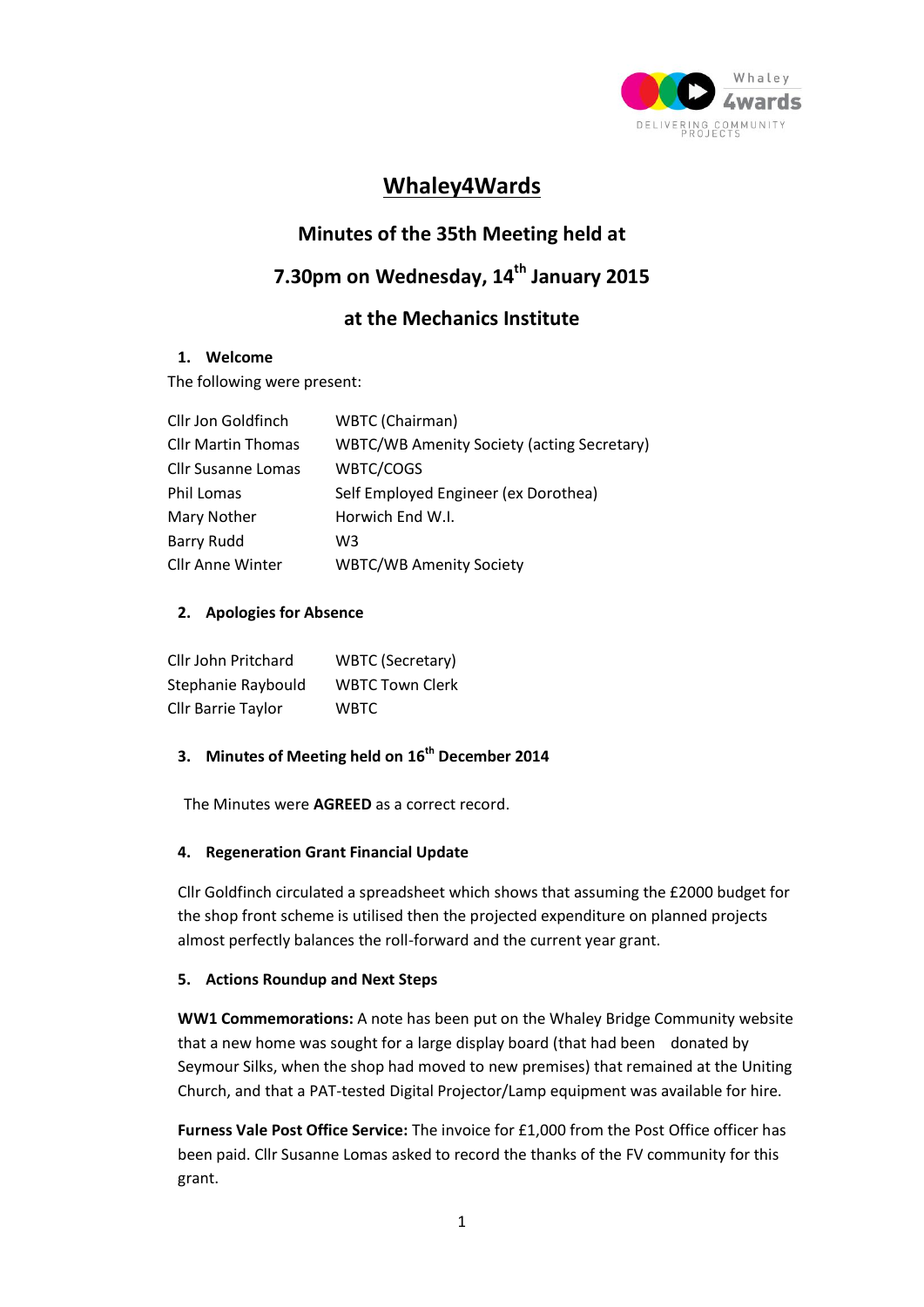

**Missing Entrance Signs for FV and Bridgemont:** Cllr Goldfinch reported that both these have been located. They will be re-erected by DCC/HPBC.

**Shop-front improvements scheme:** Papers have been prepared and the comments of HPBC incorporated.

**Removal of Overgrown trees at Canal Basin:** HPBC have confirmed that this expenditure is eligible for inclusion under the regeneration budget.

#### **6. Portal Entrance Signs**

**Whaley Bridge area:** The Town Clerk and Cllr Thomas will visit Leander to approve the painted signs as soon as they are ready.

**Furness Vale:** As previously noted above – therefore no new signs required.

#### **7. Linear Park Panel (Bridge 43)**

Quotes have been received for the design work from designeverything for £320 and for the sign production from Arien Signs for £729. These were agreed and Cllr Thomas will proceed to instruct the production of a first draft.

#### **8. Shallcross Incline Interpretation Panel**

Cllr Thomas and Mary Nother had met with the Town clerk and a designer, Paul Barton. However following the meeting, the Town Clerk has reported that DCC are still committed to assist her in design work. She reports that she has not had time to progress this., but remains committed to doing it.

#### **9. Shop front and pavement improvement scheme**

**Market Street Pavements:**. It was **AGREED** that photographic evidence (held by Cllr Thomas) should be submitted to the Town Clerk, who should draw the matter to the attention of DCC (Local Highways Authority) and request them to identify which areas of the pavement were the responsibility of DCC to maintain (and which were the responsibility of the shop owners or tenants). This item is on the January Town Council Agenda.

HPBC have suggested a means by which group schemes can we facilitated.

#### **Shop front Improvement scheme:**

Cllr Goldfinch has worked with the guidance of Helen Pakpahan (HPBC) to produce a draft scheme for Whaley Bridge town centre. This scheme will work within an initial budget of £2000 to provide small grants of up to £1000 per project, but typically of £500. Funding will be at 50% of eligible expenditure.